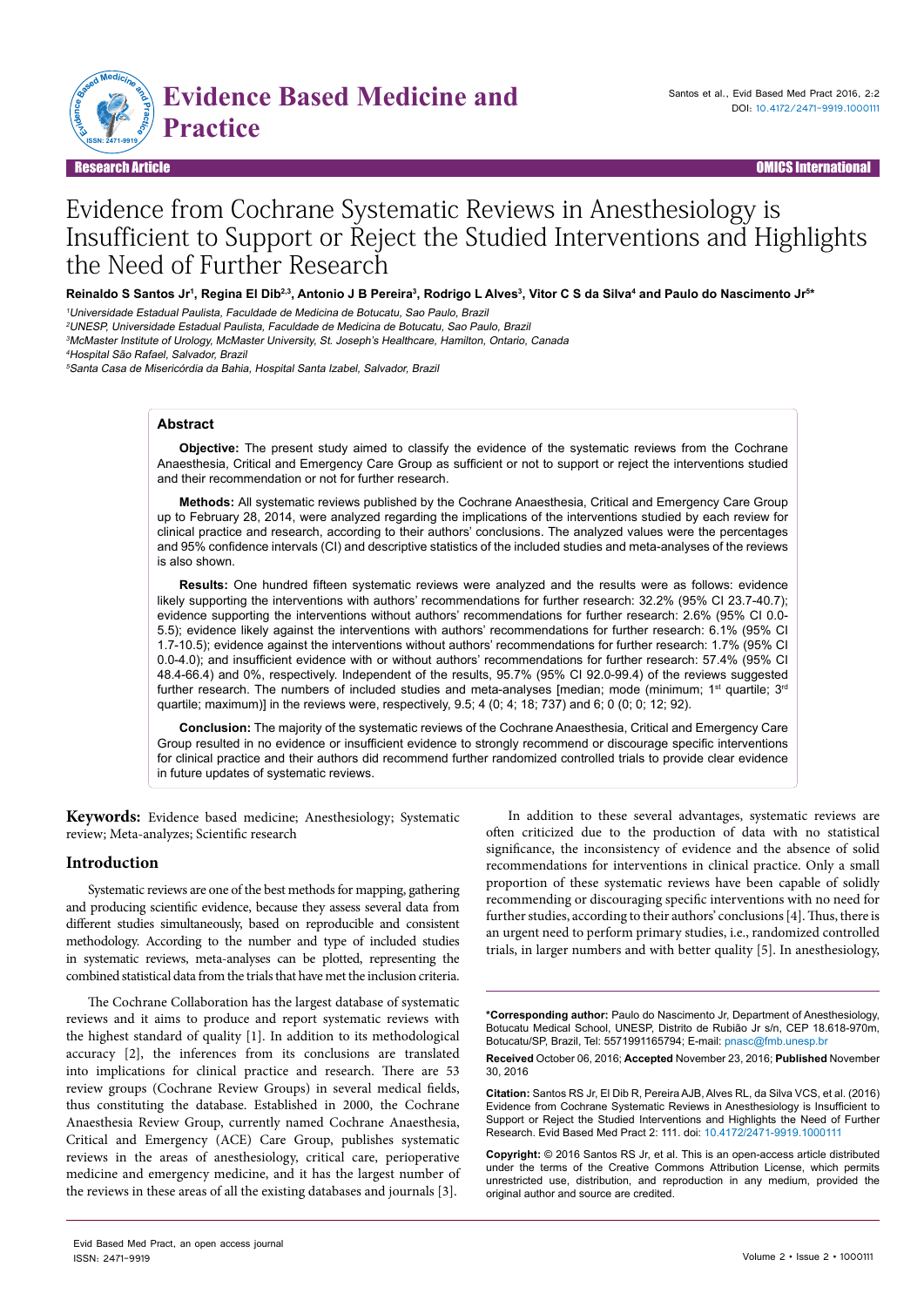**Citation:** Santos RS Jr, El Dib R, Pereira AJB, Alves RL, da Silva VCS, et al. (2016) Evidence from Cochrane Systematic Reviews in Anesthesiology is Insufficient to Support or Reject the Studied Interventions and Highlights the Need of Further Research. Evid Based Med Pract 2: 111. doi: 10.4172/2471-9919.1000111

there is also the necessity of comprehending the results of systematic reviews so that other primary studies and systematic reviews can be performed in different subfields of knowledge. The absence of such comprehensiveness is responsible for the excess of studies in some fields and the lack of studies in others. Moreover, many issues have not been adequately explored by randomized controlled trials, which very often have high levels of heterogeneity, making it difficult to plot them in meta-analyses and to obtain clearer and more precise conclusions.

Previous publications that mapped all the groups of Cochrane database showed that their systematic reviews were invariably inconclusive, concerning the applicability of their results in clinical practice [4,5]. For this reason, a question arises regarding the uncertainties of systematic reviews in anesthesiology, relative to the applicability of their results in clinical practice and research.

In the present study, we proposed the mapping of systematic reviews published in the Cochrane Anaesthesia, Critical and Emergency Care Group and, according to their author's conclusions, classify the evidence as sufficient or not to support or reject the interventions studied. The recommendation or not for further research, based on each author's conclusion and the general characteristics of the reviews relative to the included studies and meta-analyses were also described. So far, this is the first study made under such criteria in the anesthesia field.

# **Materials and Methods**

All systematic reviews of the Cochrane Anaesthesia, Critical and Emergency Care Group published until February 28, 2014 were included. All of the information was extracted from the reviews according to their authors' conclusions. The information concerned the existence or not of benefits from a given studied intervention, as well as the need for further research, according to the evidence to recommend or not the intervention for clinical practice.

This methodology was similar to that of previously published studies that mapped and qualified the evidence from systematic reviews [4,5]. Only complete systematic reviews of randomized controlled trials were included. Protocols and systematic reviews that did not directly involve randomized controlled trials were excluded. Systematic reviews that recommended or did not recommend further research based on cost-benefit analyses were not considered, unless their primary endpoint was the cost of a treatment or intervention.

We used an excel spreadsheet where we indicated the name of the study and one of the three possible categories: "evidence supporting the interventions"; "evidence against the interventions" and "insufficient evidence to support or reject the interventions". The studies were then classified in two subgroups in each category: "recommendation for further studies" and "no recommendation for further studies".

Two investigators working together (RED and RSSJ) identified and extracted all the complete systematic reviews of randomized controlled trials to be included in the study from the Cochrane Anaesthesia, Critical and Emergency Care Group via Cochrane Library database and printed two copies of the full text for further independent analysis. Two investigators independently analyzed and classified each review (RSSJ, PNJ). In cases of disagreement or doubt, a third investigator (RED) would be consulted for consensus.

The classification of the systematic reviews is based on the authors' conclusions according to their overall analysis of the results, regardless of what they considered, i.e., one primary outcome or several secondary outcomes. Then, the systematic reviews were allocated into six possible categories.

When the authors concluded that the evidence supported the intervention and recommended further studies, we defined the category #1, using the word "likely":

(1) Evidence likely supporting the interventions and the authors recommending further research.

When the authors concluded that the evidence supported the intervention with no recommendation for further research, we defined the category #2:

(2) Evidence supporting the interventions and the authors not recommending further research.

When the authors concluded that the evidence favored control group and recommended further research, we defined category #3 using the word "likely":

(3) Evidence likely against the interventions and the authors recommending further research.

When the evidence favored control group and the authors did not recommend further research, we defined category #4:

(4) Evidence against the interventions and the authors not recommending further research.

Insufficient evidence to draw a conclusion and the authors recommending further research was category #5:

- (5) Insufficient evidence to support or to reject the interventions and the authors recommending further research b And when there was insufficient evidence to draw a conclusion and the authors not recommending further research, we defined category #6:
- (6) Insufficient evidence to support or to reject the interventions and the authors not recommending further research.

Evidence supporting the intervention was defined as effectiveness (the extent to which a specific intervention, when used under ordinary circumstances, does what it is intended to do) or efficacy (the extent to which an intervention produces a beneficial result under ideal conditions) as compared to the control group, whether placebo, standard care or another intervention [6]. On the other hand, evidence against the intervention was defined when effectiveness or efficacy was seen on the control group instead of the intervention group.

The numbers of clinical trials and meta-analyses in each systematic review were also analyzed. Meta-analyses plotted with just one study were not computed.

# **Statistical methodology**

The implications for clinical practice and research are presented as absolute numbers, percentages and 95% confidence intervals (CI) of all of the evaluated systematic reviews of the Cochrane Anaesthesia, Critical and Emergency Care Group. Meta-analyses and the included studies in each review are expressed as medians, minimum numbers, first and third quartiles, maximum numbers and modes.

# **Results**

One hundred eighteen systematic reviews were identified. Two reviews were excluded from the study due to duplication and one due to being a review summary. After the exclusions, 115 reviews were analyzed (Figure 1). The median number of randomized controlled trials per systematic review was 9.5, for a total of 2258 studies in all of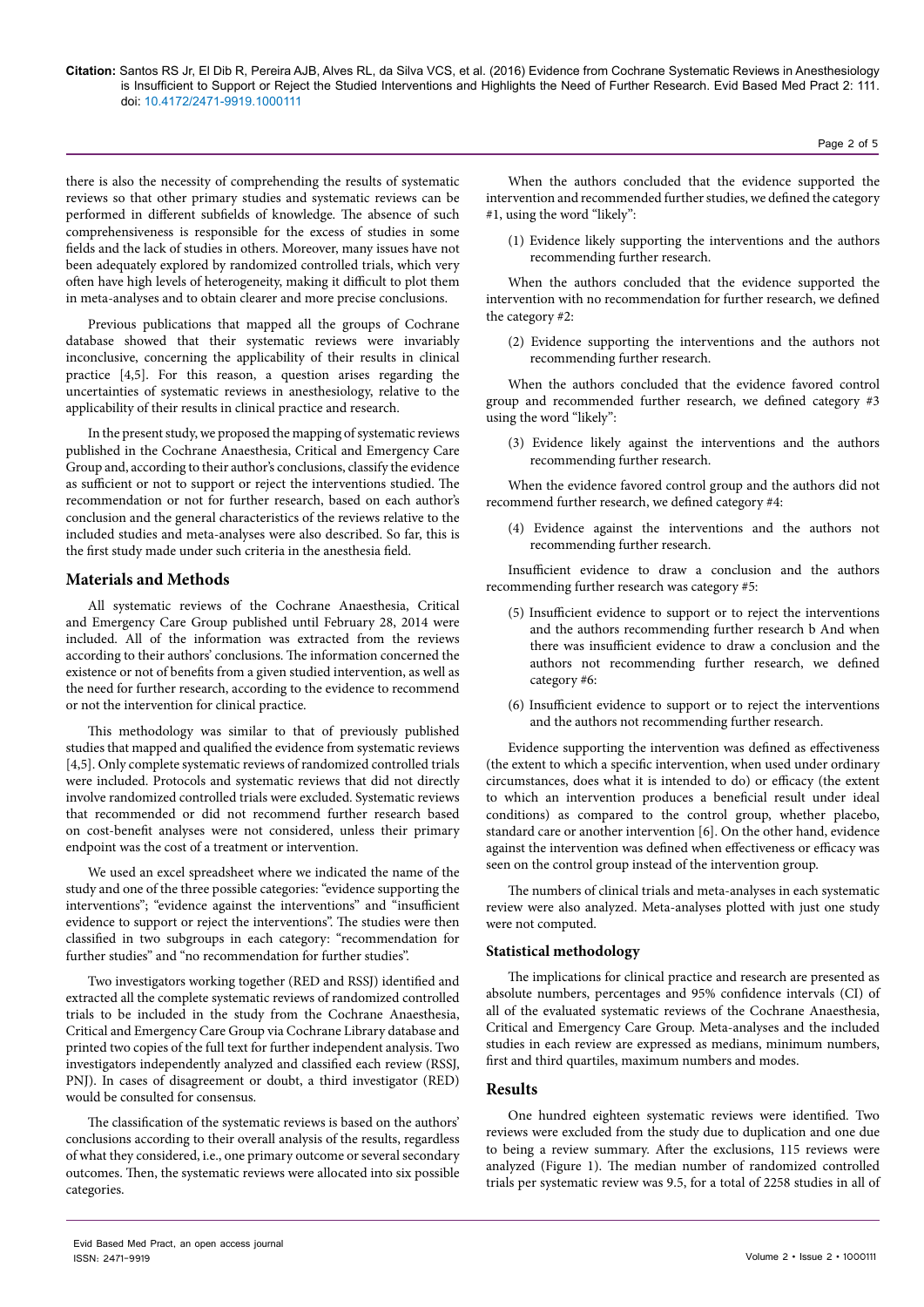**Citation:** Santos RS Jr, El Dib R, Pereira AJB, Alves RL, da Silva VCS, et al. (2016) Evidence from Cochrane Systematic Reviews in Anesthesiology is Insufficient to Support or Reject the Studied Interventions and Highlights the Need of Further Research. Evid Based Med Pract 2: 111. doi: 10.4172/2471-9919.1000111

the reviews. The median number of meta-analyses per review was six, for a total of 1072 meta-analyses in all of the reviews (Table 1).

There was 100% inter-rate agreement between investigators on the classification of the systematic reviews. The commonest event observed in this study, occurring in 57.4% of the reviews, was insufficient evidence to support or reject the interventions with the authors recommending more studies. From the total, in only five reviews (4.3%), the authors did not recommend more studies, considering the actual evidence sufficient to recommend or discourage the intervention. Therefore, 95.7% of the reviews recommended the implementation of additional research, independent of the results obtained from a given intervention, i.e., benefit, harm or absence of evidence to support or discourage the



intervention. Data on implications for clinical practice and research are expressed in Table 2.

# **Discussion**

This study demonstrated a lack of solid evidence produced by the majority of the systematic reviews of the Cochrane Anaesthesia, Critical and Emergency Care Group. According to their authors, 110 out of 115 reviews were not considered sufficiently powerful to answer questions regarding clinical practice convincingly.

Evidence-based medicine represents the bond between good clinical research and clinical practice. Therefore, it should offer doctors and health policy-makers the best available evidence, which should be adequate, consistent and straightforward [7]. High-quality methodological research, with internal and external validation, is an essential condition for achieving these goals.

At the top level of the evidence hierarchy are systematic reviews, which are secondary studies built from primary studies. They are considered the best method for documenting, mapping and producing scientific evidence [2], while they play a major role in supporting fields in need of more research. The best primary evidence consists of randomized controlled trials, but depending on the condition to be studied, cohort studies could represent the best evidence. A systematic review of randomized controlled trials can conclude whether a tested intervention is effective, ineffective or harmful or whether there is insufficient evidence for any conclusion. Unfortunately, the inconsistency of results and absence of sufficient evidence to answer a clinical question are the most frequent outcomes found, which has been a subject of criticism and controversy [3].

The mapping of systematic reviews of the Cochrane Anaesthesia, Critical and Emergency Care Group resulted, in general, in absence of evidence to recommend or not a given intervention. Furthermore, their authors suggested the production of more research, similar to what was recently observed when all of the databases were mapped [5]. The same situation was shown in 2007 [4] and there have not been changes so far, demonstrating the need to focus on primary studies with better quality. The recommendation to conduct further randomized controlled trials occurred in 96.9% [4] and 95.4% [5] of the cases, respectively.

The lack of evidence is a consequence of several factors. In general,

| <b>Statistical data</b>                                                       | <b>Studies</b>          | Meta-analyses   |  |
|-------------------------------------------------------------------------------|-------------------------|-----------------|--|
|                                                                               | Included in the reviews |                 |  |
| Median (minimum; 1 <sup>st</sup> quartile; 3 <sup>rd</sup> quartile; maximum) | 9.5 (0; 4; 18; 737)     | 6(0; 0; 12; 92) |  |
| Mode                                                                          | 4                       |                 |  |
| Total (n, considering all systematic reviews)                                 | 2258                    | 1072            |  |

**Table 1:** Statistical data of the systematic reviews.

| Implications for clinical practice and research                                            | N   | Percentage (%) | 95% Confidence interval (%) |
|--------------------------------------------------------------------------------------------|-----|----------------|-----------------------------|
| <b>Evidence supporting the interventions</b>                                               | 40  | 34.8           | 26.0-43.5                   |
| Evidence likely supporting the interventions and the authors recommending further research | 37  | 32.2           | 23.7-40.7                   |
| Evidence supporting the interventions and the authors not recommending further research    |     | 2.6            | $0.0 - 5.5$                 |
| Evidence against the interventions                                                         | 9   | 7.8            | $2.9 - 12.7$                |
| Evidence likely against the interventions and the authors recommending further research    |     | 6.1            | $1.7 - 10.4$                |
| Evidence against the interventions and the authors not recommending further research       |     | 1.7            | $0.0 - 4.0$                 |
| Insufficient evidence to support or reject the interventions                               | 66  | 57.4           | 48.4-66.4                   |
| And the authors recommended further research                                               | 66  | 57.4           | 48.4-66.4                   |
| And the authors did not recommend further research                                         | 0   | 0              |                             |
| Total number of systematic reviews with recommendations for further research               | 110 | 95.7           | 92.0-99.4                   |

**Table 2:** Outcomes of the systematic reviews related to clinical practice and research.

ISSN: 2471-9919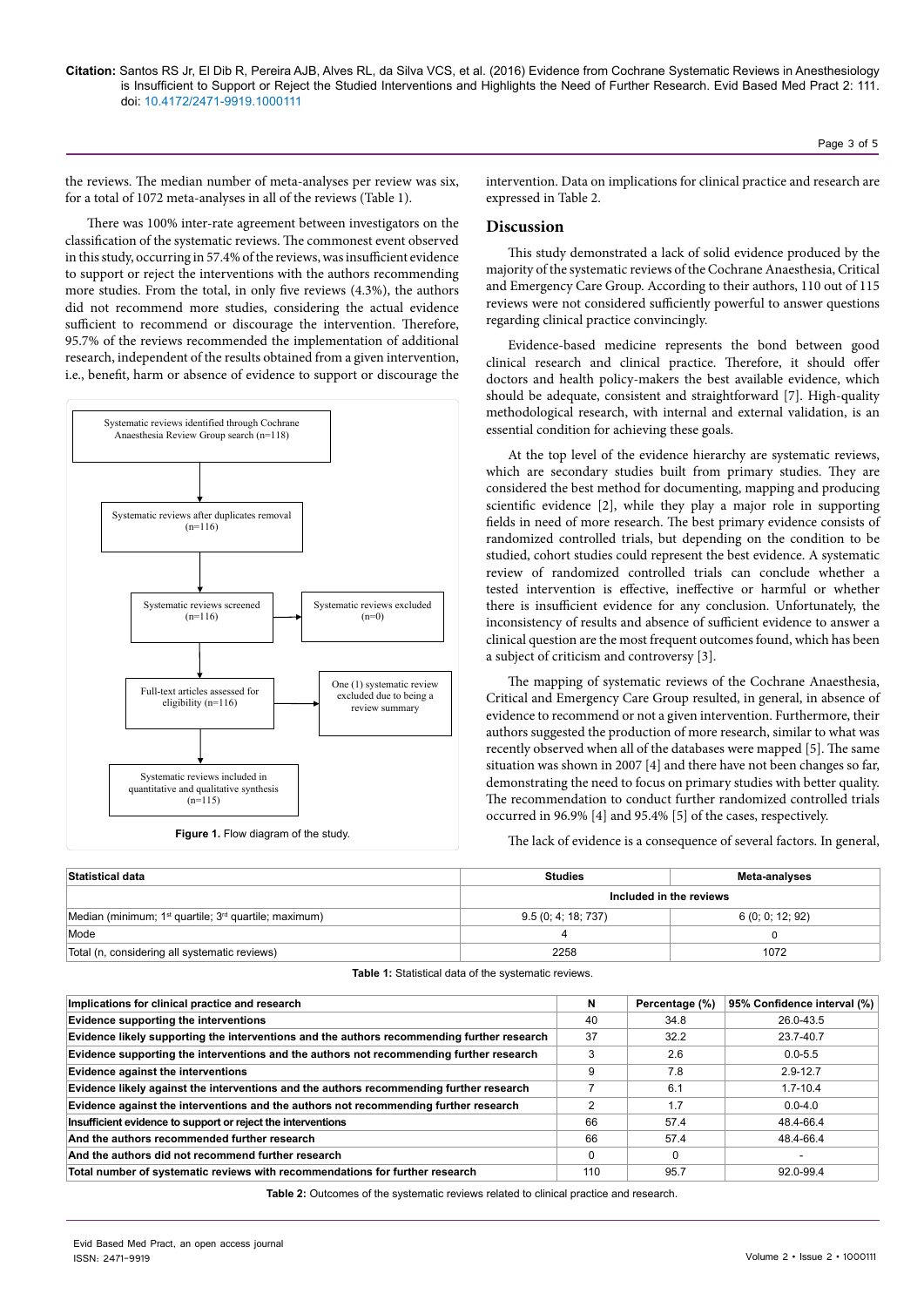#### Page 4 of 5

it is due to the poor methodological quality of the primary studies, specifically no clear randomization [8], single-center research with small sample sizes, no concealment of patients' distribution into groups, lack of blinding of results for outcome evaluators [9], bias due to pharmaceutical company financing [10] and different types of heterogeneity.

Publication bias can also erroneously affect the clinical care of patients and future research. De Oliveira et al. [11] analyzed 1163 papersin anesthesiology, demonstrating that a positive result, or a result favorable to an intervention, was an independent predictive factor for publication in higher-impact journals. Moreover, a study with negative or unfavorable results took considerably more time to be accepted for publication [12]. In the present study, there were a higher number of systematic reviews with positive or favorable results in comparison to the negative outcomes, similarly to the fact previously described. A recently published meta-epidemiological analysis [13] that included 93 meta-analyses from 735 randomized controlled trials, published in journals from different specialties, showed significant variation in the sample sizes of the studies in their meta-analyses, with the smaller studies having a higher probability of overestimation of the positive effects of the tested treatments. It is known that research with smaller sample sizes is more susceptible to publication bias [14], whereas results from clinical studies with larger sample sizes tend to be more representative, valuable and publishable.

In our investigation, although it was not an objective, we observed important methodological heterogeneity among the various studies included in the reviews, creating more biases and placing the quality and value of the results at risk. Moreover, the majority of the systematic reviews had no meta-analyses (mode=0) and there was great diversity in the numbers of included studies (0 to 737). One of the most important findings was the lack of randomized controlled trials in systematic reviews (mode=4), which curiously were supposed to be systematic reviews from randomized controlled trials. Due to the heterogeneity of their primary studies, many systematic reviews do not present statistical data or meta-analyses. In the present investigation we observed a high number of systematic reviews with no meta-analyses (mode=0). This fact is probably related to both, the absence or the low number of randomized controlled trials included in the systematic reviews. Heterogeneity of included studies may have contributed to this observation.

One of the major principles of evidence-based medicine is the appraisal and classification of evidence. However, such criteria have been questioned by some investigators, who have suggested remodeling the concepts of power and quality in studies, aswell asthe resultant evidence [15]. They have suggested that additional dimensions not traditionally considered for classifying evidence should be incorporated, assigning weight to each dimension when determining the overall quality of the evidence. From the results we obtained, we believe that such changes have become necessary, not only in anesthesiology but also in all fields.

There were some limitations of the present investigation. The obtained results were based on the conclusions of the authors of each systematic review. We did not interpret the reviews, nor did we question the authors' interpretations. Possible biases were not analyzed. It is possible that scrutiny of each review would have raised different conclusions from those presented by their authors. Even so, we believe that little would have changed in the results, since most of systematic reviews showed no evidence to support or to reject the intervention. We did not include other databases either, which might have contained different information. Nonetheless, the Cochrane Collaboration has an

exclusive profile, gathering most of the published systematic reviews and following a pattern for their conclusions and outlining the efficacy and/or effectiveness of a treatment, according to the primary outcome and the control group. It also suggests the need, or not, for more studies to support or refute a given intervention, thereby enabling responses to clinical questions.

We conclude that a significant number of the systematic reviews of the Cochrane Anaesthesia, Critical and Emergency Care Group lack solid and consistent evidence for decision-making in clinical practice. On the other hand, around 50% of the systematic reviews offer suggestions that could influence clinical practice and this number may be considered reasonable. Nonetheless, the uncertainties observed in the reviews' conclusions and the lack of included studies and meta-analyses reaffirm the need for more high-quality randomized controlled trials, which could improve the conclusiveness of the systematic reviews. Knowledge translations studies are necessary to verify the real impact of these systematic reviews on clinical practice.

#### **Conclusion**

The majority of the systematic reviews of the Cochrane Anaesthesia, Critical and Emergency Care Group resulted in no evidence or insufficient evidence to strongly recommend or discourage specific interventions for clinical practice and their authors did recommend further randomized controlled trials to provide clear evidence in future updates of systematic reviews.

#### **Competing Interests**

Non-financial competing interests.

Regarding conflict of interests, we inform that one of the authors (RED) is a member of the Cochrane Diagnostic Test Accuracy Working Group and the Cochrane Prognosis Methods Group and the manuscript reflects our opinion, not Cochrane Collaboration's opinion.

#### **References**

- 1. Cochrane AL (1979) A critical review, with particular reference to the medical profession. Medicines for the year 2000. London: Office of health economics, pp: 1-11.
- 2. Petticrew [M \(2003\) Why](http://dx.doi.org/10.1136/bmj.326.7392.756) certain systematic reviews reach uncertain [conclusions. BMJ](http://dx.doi.org/10.1136/bmj.326.7392.756) 326: 756-758.
- 3. Moller [AM \(2012\) How](http://dx.doi.org/10.1093/bja/aes179) to map the evidence: The development of the systematic review in [anaesthesia. Br](http://dx.doi.org/10.1093/bja/aes179) J Anaesth 109: 32-34.
- 4. El Dib RP, Atallah AN, Andriolo [RB \(2007\) Mapping](http://dx.doi.org/10.1111/j.1365-2753.2007.00886.x) the cochrane evidence for decision making in health care. J Eval Clin Pract [13: 689-692.](http://dx.doi.org/10.1111/j.1365-2753.2007.00886.x)
- Villas Boas PJ, Spagnuolo [RS, Kamegasawa](http://dx.doi.org/10.1111/j.1365-2753.2012.01877.x%5d) A, Braz LG, Polachini do Valle A, et [al. \(2013\) Systematic](http://dx.doi.org/10.1111/j.1365-2753.2012.01877.x%5d) reviews showed insufficient evidence for clinical practice in 2004: what about in 2011? The next appeal for the [evidence-based](http://dx.doi.org/10.1111/j.1365-2753.2012.01877.x%5d) medicine age. Journal of Evaluation in Clinical Practice [19: 633-637.](http://dx.doi.org/10.1111/j.1365-2753.2012.01877.x%5d)
- 6. Higgins JPT, Green [S \(2011\) Cochrane](http://handbook.cochrane.org/) Handbook for Systematic Reviews of Interventions Version. The Cochrane [Collaboration.](http://handbook.cochrane.org/)
- 7. Sackett DL, Rosenberg WM, Gray JA, Haynes [RB, Richardson](http://dx.doi.org/10.1136/bmj.312.7023.71) WS (1996) Evidence based [medicine: What](http://dx.doi.org/10.1136/bmj.312.7023.71) it is and what it is not. BMJ 312: 71-72.
- 8. Kjaergard LL, Villumsen J, Gluud [C \(2001\) Reported](http://dx.doi.org/10.7326/0003-4819-135-11-200112040-00010) methodologic quality and discrepancies between large and small randomized trials in [meta-analyses.](http://dx.doi.org/10.7326/0003-4819-135-11-200112040-00010)  Ann Intern Med [135: 982-989.](http://dx.doi.org/10.7326/0003-4819-135-11-200112040-00010)
- 9. Savovic J, Jones [HE, Altman](http://dx.doi.org/10.7326/0003-4819-157-6-201209180-00537) DG, Harris RJ, Juni P, et al. (2012) Influence of reported study design [characteristics](http://dx.doi.org/10.7326/0003-4819-157-6-201209180-00537) on intervention effect estimates from [randomized, controlled](http://dx.doi.org/10.7326/0003-4819-157-6-201209180-00537) trials. Ann Intern Med 157: 429-438.
- 10. Lexchin J, Bero LA, Djulbegovic B, Clark [O \(2003\) Pharmaceutical](http://dx.doi.org/10.1136/bmj.326.7400.1167) industry sponsorship and research outcome and [quality: Systematic](http://dx.doi.org/10.1136/bmj.326.7400.1167) review. BMJ 326: [1167-1170.](http://dx.doi.org/10.1136/bmj.326.7400.1167)
- 11. De Oliveira GS Jr, Chang R, Kendall [MC, Fitzgerald](http://dx.doi.org/10.1213/ANE.0b013e3182468fc6) PC, McCarthy RJ (2012) Publication bias in the anesthesiology [literature. Anesth](http://dx.doi.org/10.1213/ANE.0b013e3182468fc6) Analg 114: 1042-1048.